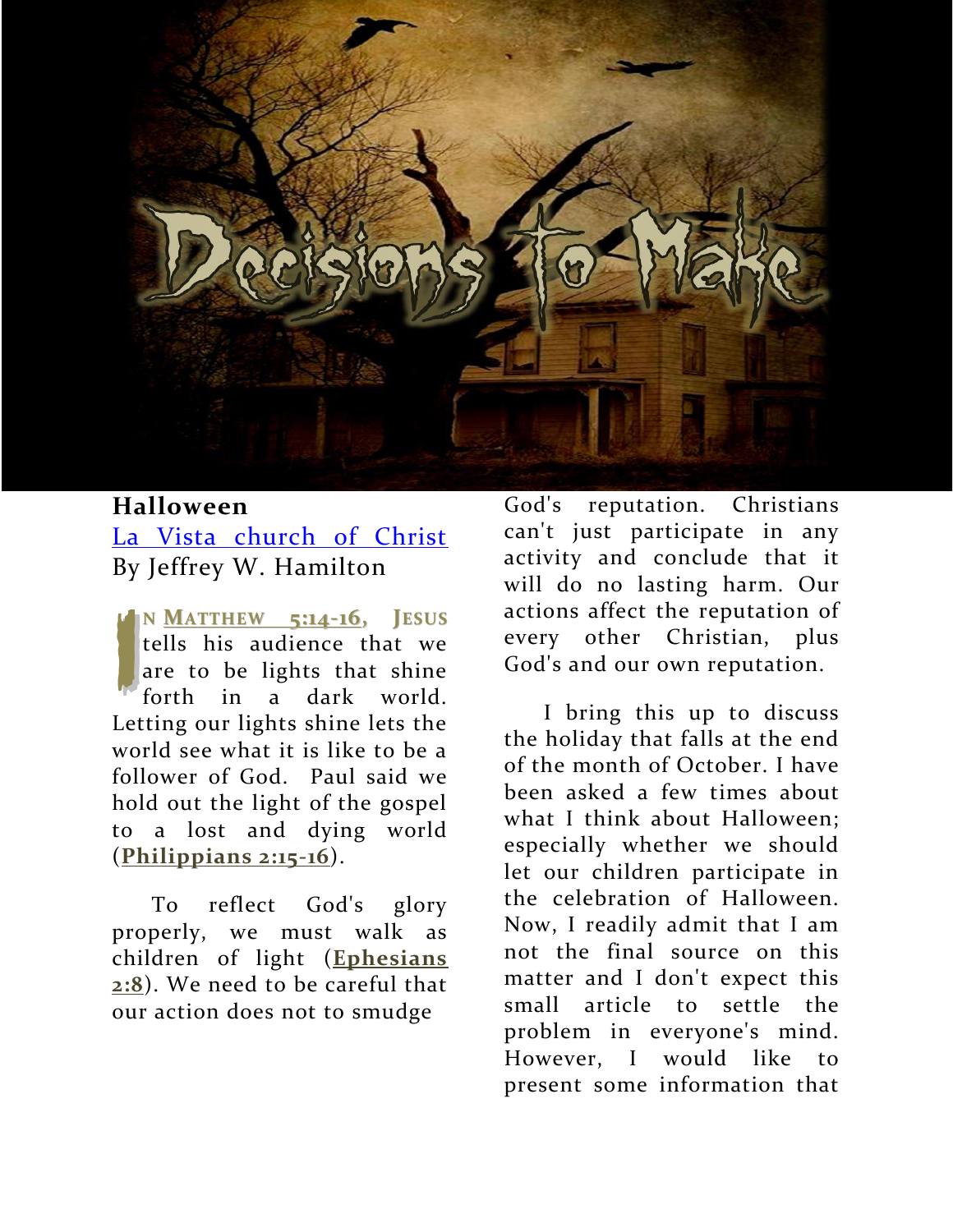each should consider while deciding for their own family.

 Halloween originated as the Druids' autumn festival in olden England. The holiday honored Samhain, lord of the dead. The Celtics believed that Samhain called all the wicked souls, who had been condemned within the last year

to live in bodies on the last day of October. He released these wicked souls in forms of spirits, ghosts, fairies, witches, and elves. Huge bonfires were lit to guide the way of these spirits and various sacrifices were done on October 31 to assure a good coming year.

 When the Catholic church moved into England, it sought to counter the various pagan beliefs by giving the converted pagans alternative practices. To counter Samhain's feast day, it created a holiday known as "All Saints Day" or "All Hollowed Day." It was a day to venerate the good people who had died. The holiday was placed on November 1. Soon, October 31

became known as "All Hallowed Day Eve" and the name was eventually shortened to "Halloween."

 Despite the intentions of the Catholic church, the festival that took place on Halloween remained popular with the common people. Many customs of this festival remain

## $50Q$

**"As we shine forth, our reputations reflect the glory of the Father, bringing Him glory."**

**2003** 

with us today. October 31 is still believed, by those who practice witchcraft, to be a special day when evil powers are at their greatest potential. Many Satanists hold special rites on this day.

 Even among common people, who give no thought to Druids

or Satan worship, various customs keep the memory of the festival of Samhain alive. As children go from house to house, they are encouraged to yell "Trick or Treat" at each doorstep. In ancient England, children would act out the part of the evil spirits that Samhain released on the world. These